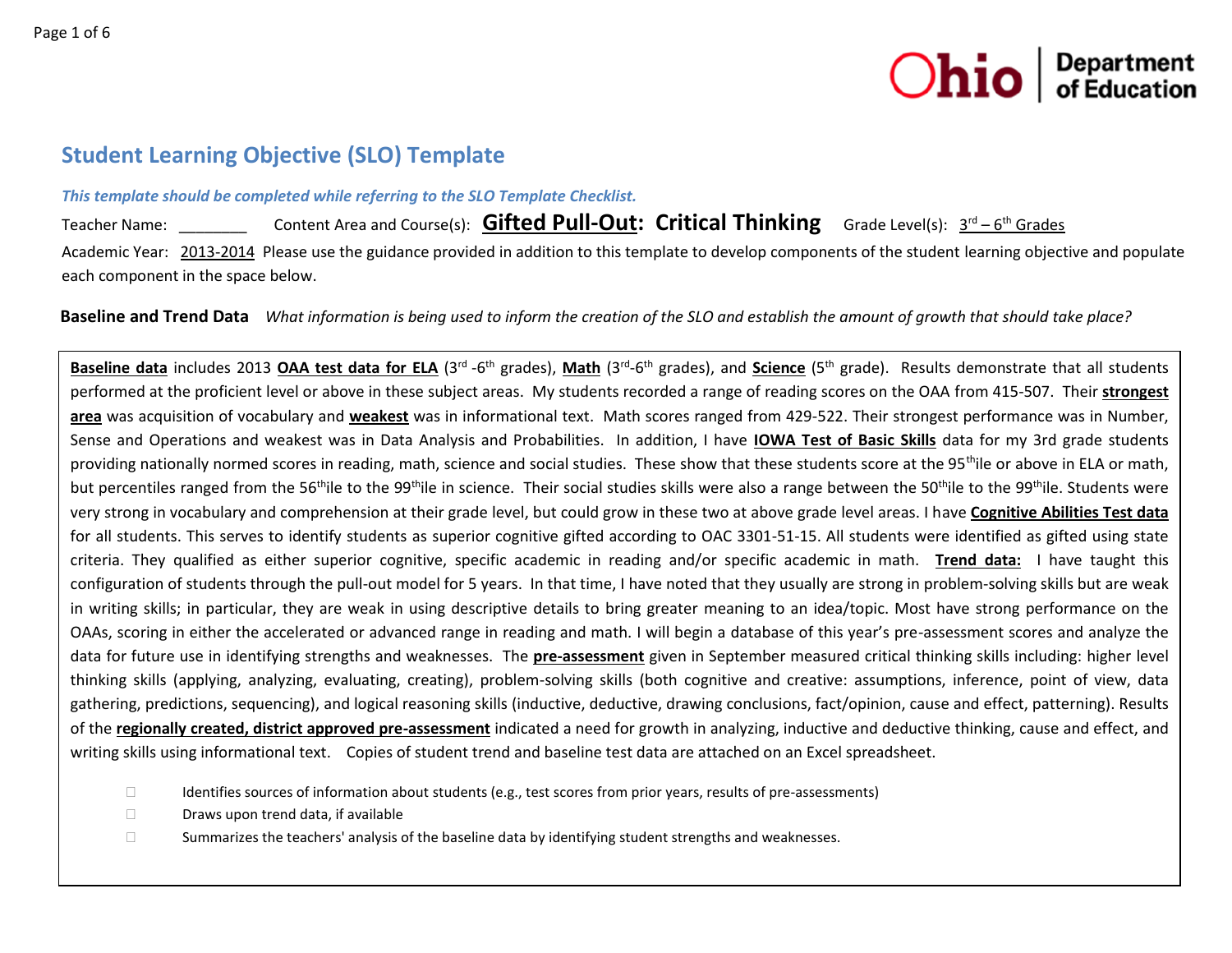

#### **Student Population**

*Which students will be included in this SLO? Include course, grade level, and number of students.*

This is a **gifted pull-out course** with **superior cognitive identified gifted students and specific academic gifted students** identified in either **reading or math.** These are children identified as gifted by the state of Ohio OAC 3301-51-15. Aggregated scores are demonstrated in the table below, including social studies and science for this group of students.

| CogAT Superior<br><b>Cognitive Ability</b><br>Score | <b>IOWA Superior</b><br>Cognitive<br>Achievement Score:<br>Core | <b>IOWA Superior</b><br>Cognitive<br>Achievement Score:<br>Composite | <b>IOWA</b><br>Achievement Score:<br><b>Total Reading</b> | <b>IOWA</b><br>Achievement Score:<br><b>Total Math</b> | <b>IOWA</b><br>Achievement Score:<br>Social Studies | <b>IOWA</b><br>Achievement Score:<br>Science |
|-----------------------------------------------------|-----------------------------------------------------------------|----------------------------------------------------------------------|-----------------------------------------------------------|--------------------------------------------------------|-----------------------------------------------------|----------------------------------------------|
|                                                     | 10                                                              |                                                                      |                                                           | 12                                                     |                                                     |                                              |

I have 15 students total for 225 minutes per week (3<sup>rd</sup>-5<sup>th</sup> grade) and 240 minutes for my 6<sup>th</sup> graders, according to Gifted Operating Standards, ORC 3324.01-07. **We meet one day per week**. There are 4 third-grade students, 2 fourth-grade students, 5 fifth-grade students and 4 sixth-grade students. There are no students on an IEP. All students have Written Education Plans, (WEPs), which set yearly goals based on strengths. **No students are excluded.** Since we only meet one day per week, holidays, weather delays or cancellations, field trips, absences and other classroom conflicts can negatively impact gifted class direct instruction time. I will collaborate with classroom teachers and parents to maximize learning opportunities lost in these instances.

- $\Box$  Identifies the class or subgroup of students covered by the SLO
- $\Box$  Describes the student population and considers any contextual factors that may impact student growth
- $\Box$  If subgroups are excluded, explains which students, why they are excluded and if they are covered in another SLO

## **Interval of Instruction**

*What is the duration of the course that the SLO will cover? Include beginning and end dates.*

This course **begins in August 27, 2013, and ends April 15, 2014** for evaluation purposes. The class meets once per week for a full day of instruction for a total of 225 minutes for 3rd through 5th grades, and 240 minutes per week for 6th grade. **Total number of days meeting is approximately 35 per year.** As stated above, the total number of times meeting with direct gifted instructional time can be diminished due to weather, classroom priorities/conflicts or student absences. Each day that our class or individual students do not meet can significantly impact student achievement due to the exponential impact of fewer days to make up the experiences. I will collaborate with classroom teachers and parents to maximize learning opportunities lost in these instances.

 $\Box$  Matches the length of the course (e.g., quarter, semester, year)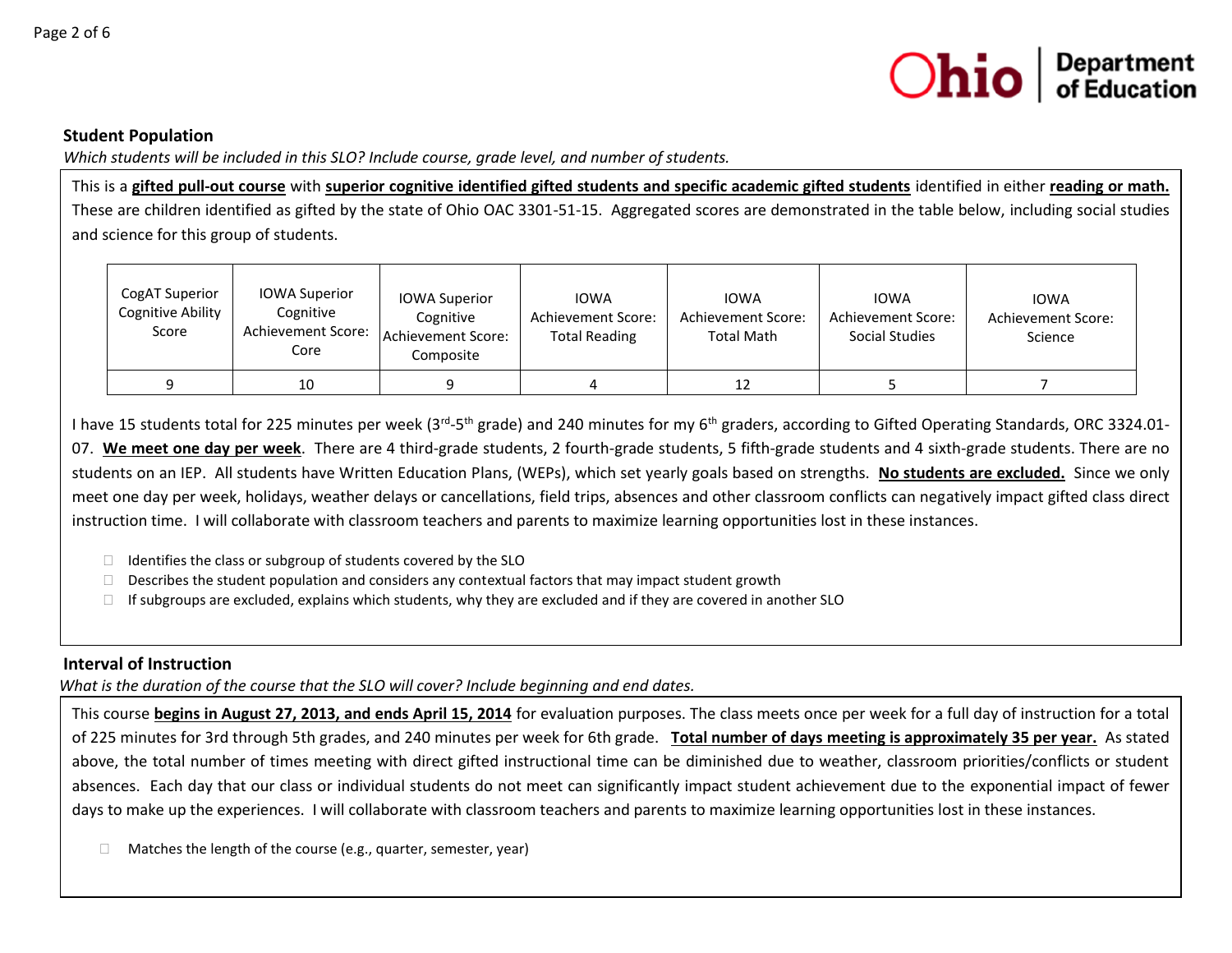

#### **Standards and Content**

*To what related standards is the SLO aligned?* 

I have selected **Ohio's Learning Standards for ELA,Math, Science and Social Studies** as the basis for my instruction and assessment, with critical thinking as the goal. For ELA, **College and Career Readiness Standards for Reading 10***. Read and comprehend complex literary and informational texts independently and proficiently, and* **College and Career Readiness Anchor Standards for Writing 10***.Write routinely over extended time frames and shorter time frames for a range of tasks, purposes an audiences for reading* will be used with differentiated expectations at each grade level. To guide math instruction, I have selected the following standards from the **8 Standards for Mathematical Practice**: *making sense of problems and persevere in solving them, reason abstractly and quantitatively, construct viable arguments and critique the reasoning of others, and look for and make use of structure.* Other standards confirm the need, align well, and will be used as resources to strengthen my focus on critical thinking. The **National Association for Gifted Program Standards Standard 3: 3.4.1 Curriculum Planning and Instruction** states*: Educators use critical-thinking strategies to meet the needs of students with gifts and talents.* The **Partnership for 21st Century Skills** has **Critical Thinking and Program Solving Standards** as one of its key components. **Ohio's Race to the Top Area B: Standards and Assessments** goal states that *by 2014, 100% of Ohio's classrooms will implement a more rigorous college-and career-ready curriculum that, together with aligned assessments and teacher supports will form the foundation of a comprehensive system to empower Ohio's students to succeed globally in the 21st century*. Critical thinking is a **core component** of that initiative and this SLO therefore aligns well with that larger Ohio goal as well. **Program goals and objectives adopted in the district's board policy for gifted states:** *The service will provide the opportunity for students to develop higher-level thinking skills through academic content areas, which also aligns well with this SLO.* Most of my instruction involves **integrated projects involving multiple content areas.** The use of these standards meets the individual needs of my students as I am able to differentiate their assignments based on their grade level and individual content area strengths as indicated in their WEPs, with an emphasis on critical thinking throughout. I will focus on critical thinking skills through integrated assignments, using above grade level academic standards as a guide, and grade band goals where appropriate. Copies of the appropriate grade level Ohio ELA,Math, Science and Social Studies Learning Standards, the National Association for Gifted Program Standards, and since Ohio is a participating member of the **Partnership for 21st Century Skills** initiative, the **Critical Thinking and Program Solving Standards** will also be attached. Those standards have been incorporated into Ohio Science and Social Studies Learning Standards. This is a broad, not targeted, SLO.

- $\square$  Specifies how the SLO will address applicable standards from the highest ranking of the following: (1) Ohio's LearningStandards, or (2) national standards put forth by education organizations
- $\Box$  Represents the big ideas or domains of the content taught during the interval of instruction
- $\Box$  Identifies core knowledge and skills student are expected to attain as required by the applicable standards (if the SLO is targeted)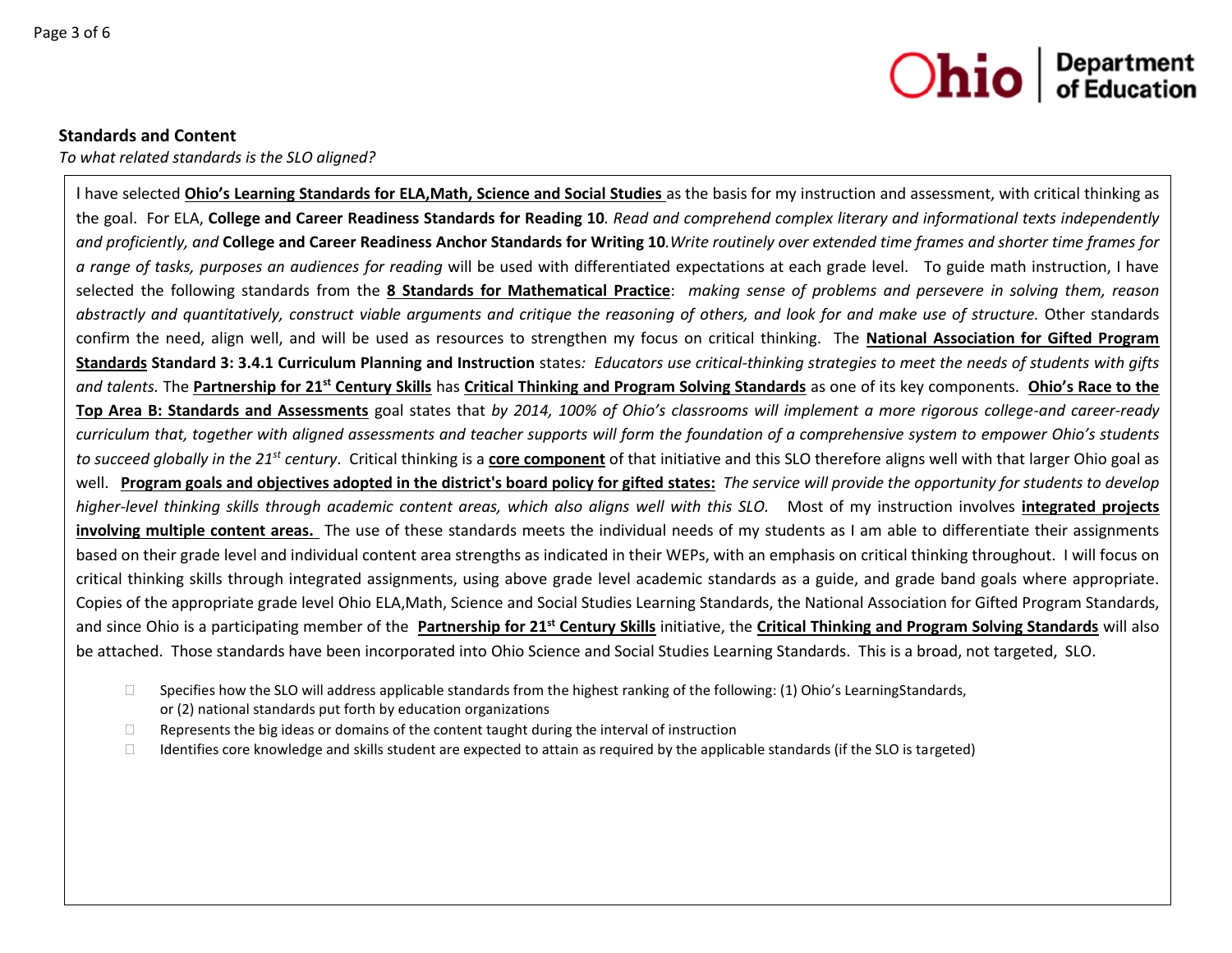

# **Assessment(s)**

*What assessment(s) will be used to measure student growth for this SLO?*

I used a **regionally-created by gifted coordinators, district approved,** gifted pre-assessment in September to establish baseline data that addresses critical thinking skills including: higher level thinking skills, (applying, analyzing, evaluating, creating), problem-solving skills (both cognitive and creative: assumptions, inference, point of view, data gathering, predictions, sequencing), and logical reasoning skills (inductive, deductive, drawing conclusions, fact/opinion, cause and effect, patterning). The short answer and extended response items were rated using **a regionally-created, district approved rubric**. The assessment was designed to align with my overall content skills, and **contains stretch** through the use of higher level thinking questions and tasks because each grade has a separate test with items addressing at and above grade-level skills. Each grade-level test included 19 multiple choice questions worth 2 points each, 4 short answer worth up to 2 points each, and 1 extended response answer worth up to 4 points. The post-assessment mirrors the pre-assessment, using similar items, but not copying them. The table below illustrates the test blueprint for the pre-assessment. **To help ensure objectivity, I exchanged the short answer and extended response items with a fellow gifted teacher and we graded each other's students'**  papers. I chose a 50 point assessment since this class meets approximately 35 days per year, thereby reducing contact time with students. The growth portfolio will only be used if a student scores a 48 or above on the pre-test in order for them to demonstrate growth. It consists of a concept map (pre and post) on a topic appropriate for their grade level and pertaining to a unit of study the class does at each grade level, 2 formative writing assessments (pre and post), and an above grade level problem-solving problem graded by a **district approved rubric** using a 4 point scale. The student must score at least a 12 on the growth portfolio with a maximum possible of 16 points.

|                                    | # of Questions-<br>Multiple Choice<br>(2 pts. Each) | # of Questions-<br><b>Short Answer</b><br>$(0, 1 \text{ or } 2 \text{ pts.})$ | # of Questions-<br>Extended<br>Response (0, 1, | Growth Portfolio<br>(3 tasks with a<br>maximum score of 4 |
|------------------------------------|-----------------------------------------------------|-------------------------------------------------------------------------------|------------------------------------------------|-----------------------------------------------------------|
| <b>Pre-Assessment</b>              |                                                     |                                                                               | 2, 3, or 4 pts.)                               | pts. per task) Final                                      |
| Higher Level Thinking Skills       |                                                     |                                                                               |                                                | score on each task                                        |
| Problem Solving Skills             | 6                                                   |                                                                               |                                                | must be at least a 3,                                     |
| Logical Reasoning Skills           | 6                                                   |                                                                               |                                                | for a minimum total<br>of 12 points.                      |
| <b>Total #s of Questions/Tasks</b> | 19                                                  | $\overline{4}$                                                                |                                                |                                                           |
| Total Possible Points = 50         | 38 total points                                     | 8 total points                                                                | 4 total points                                 | 16 total points                                           |

Identifies assessments that have been reviewed by content experts to effectively measure course content and reliably measure student learning as intended

 $\square$  Selects measures with sufficient "stretch" so that all students may demonstrate learning, or identifies supplemental assessments to cover all ability levels in the course

 $\Box$  Provides a plan for combining assessments if multiple summative assessments are used

 $\Box$  Follows the guidelines for appropriate assessments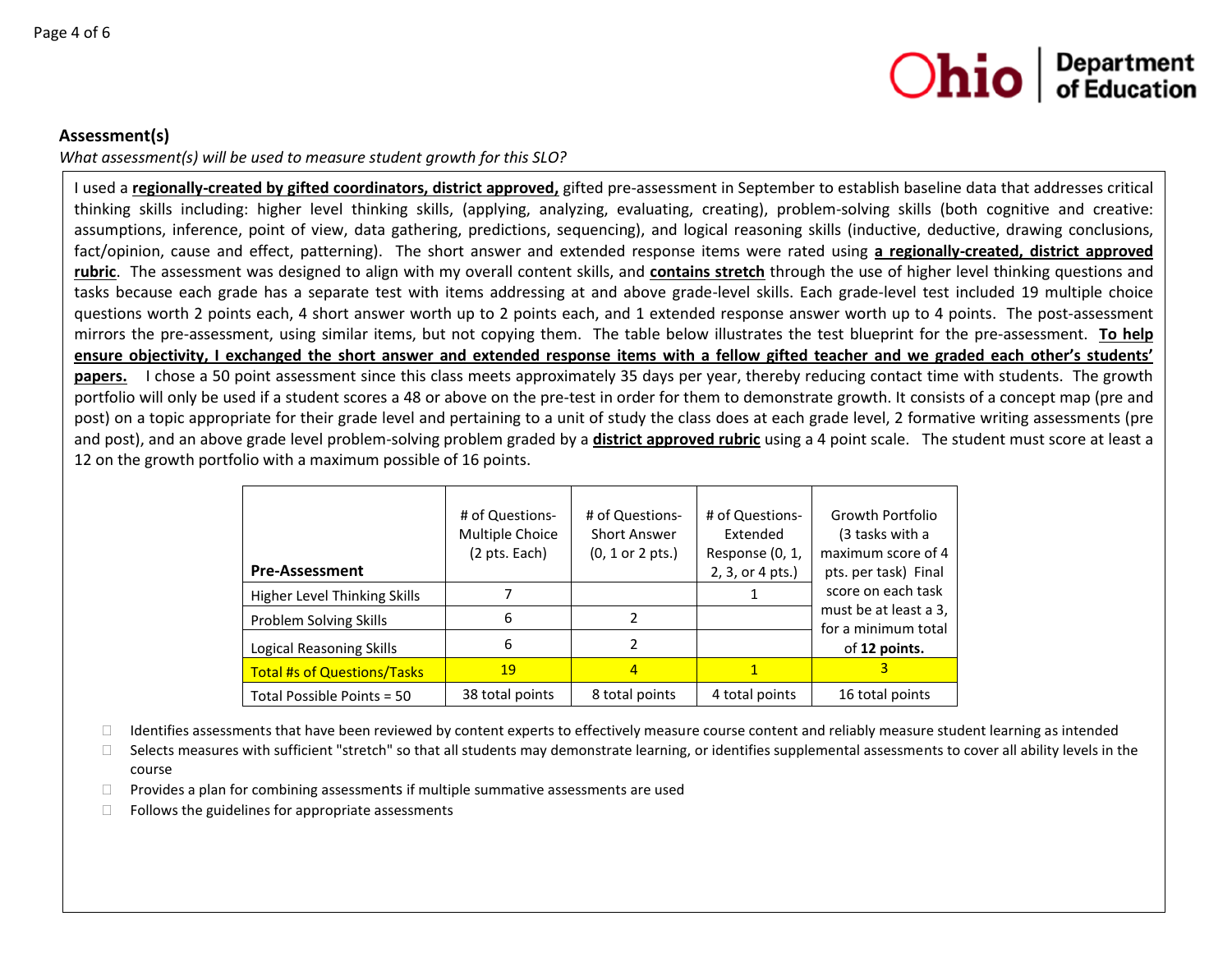

# **Growth Target(s)**

*Considering all available data and content requirements, what growth target(s) can students be expected to reach?*

I have set **tiered targets** based upon the **regionally-created, district approved pre-assessment** measuring critical thinking skills including: higher level thinking skills, problem-solving skills, and logical reasoning skills.

| <b>Pre-Test</b><br><b>Score</b> | <b>Numbers of</b><br><b>Students Scoring in</b><br><b>Growth Target</b><br>this range on the<br><b>Pre-Assessment</b> |                                                                 | <b>Range of Possible Scores</b>                                                  |  |  |
|---------------------------------|-----------------------------------------------------------------------------------------------------------------------|-----------------------------------------------------------------|----------------------------------------------------------------------------------|--|--|
| $0 - 10$                        |                                                                                                                       | 30 minimum or 25 points more, whichever is greater              | $0 = 30; 10 = 35$                                                                |  |  |
| $11 - 20$                       |                                                                                                                       | 35 minimum or 20 points more, whichever is greater              | $11 = 35$ ; $20 = 40$                                                            |  |  |
| 21-30                           | 10                                                                                                                    | 40 minimum or 15 points more, whichever is greater              | $21 = 40$ ; $30 = 45$                                                            |  |  |
| $31 - 40$                       |                                                                                                                       | 45 minimum or 8 points more, whichever is greater               | $31 = 45$ ; $40 = 48$                                                            |  |  |
| 41-50<br>0                      |                                                                                                                       | 48 minimum + growth portfolio (GP with 12 pts. min.) or 50 + GP | $41 = 48 + GP$ ; $50 = 50 + GP$ (12 pts. min., +<br>or - SEM as it is determined |  |  |

□ All students in the class have a growth target in at least one SLO

□ Uses baseline or pretest data to determine appropriate growth

 $\Box$  Sets developmentally appropriate targets

 $\Box$  Creates tiered targets when appropriate so that all students may demonstrate growth

 $\Box$  Sets ambitious yet attainable targets